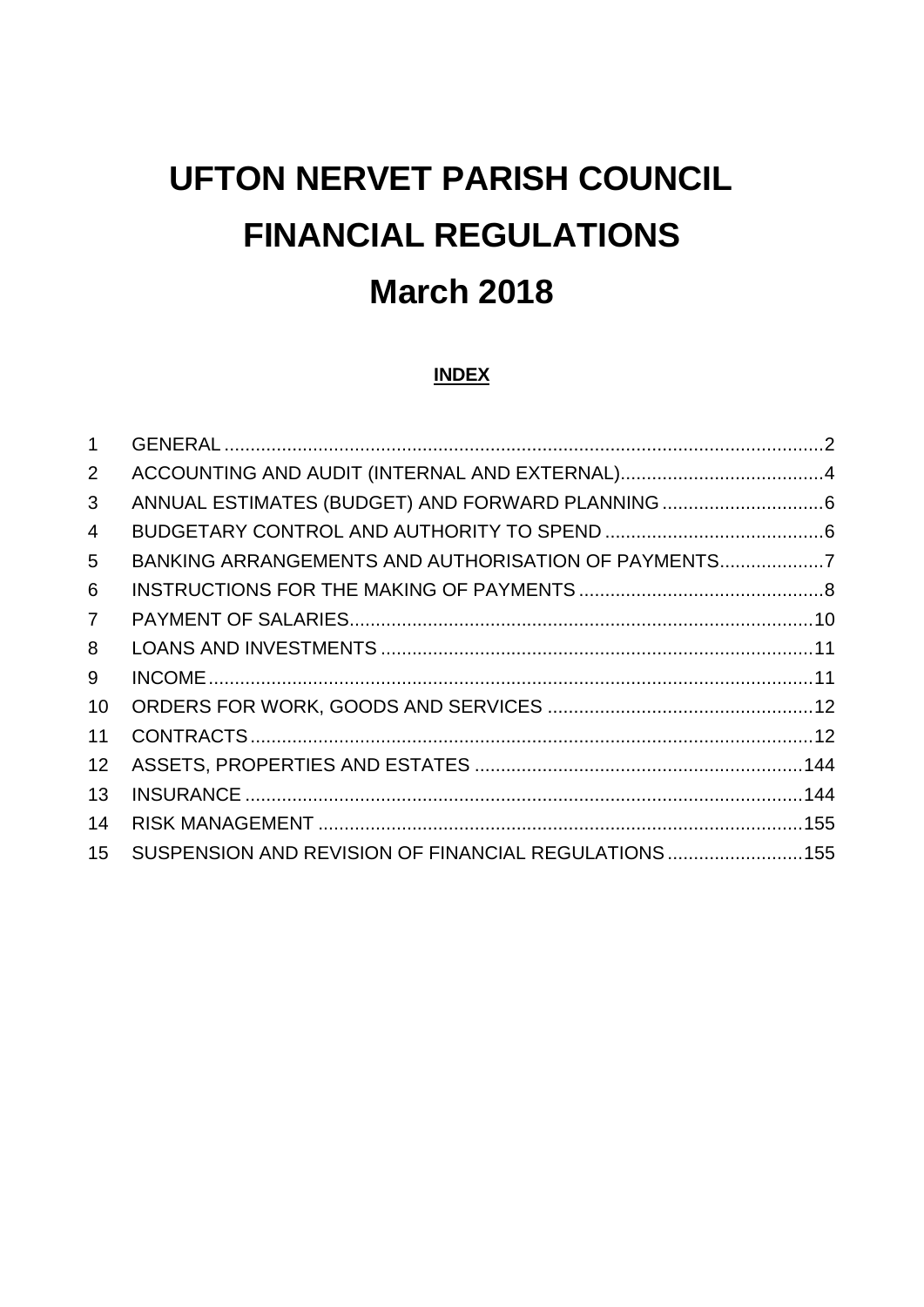These Financial Regulations were adopted by the Ufton Nervet parish council at its meeting held on 7 March, 2018

## <span id="page-1-0"></span>**1 GENERAL**

- 1.1 These financial regulations govern the conduct of financial management by the council and may only be amended or varied by resolution of the council. Financial regulations are one of the council's three governing policy documents providing procedural guidance for members and officers. Financial regulations must be observed in conjunction with the council's standing orders and any individual financial regulations relating to contracts.
- 1.2 The council is responsible in law for ensuring that its financial management is adequate and effective and that the council has a sound system of internal control which facilitates the effective exercise of the council's functions, including arrangements for the management of risk.
- 1.3 The council's accounting control systems must include measures:
	- for the timely production of accounts;
	- that provide for the safe and efficient safeguarding of public money;
	- to prevent and detect inaccuracy and fraud; and
	- identifying the duties of officers.
- 1.4 These financial regulations demonstrate how the council meets these responsibilities and requirements.
- 1.5 At least once a year, prior to approving the Annual Governance Statement, the council must review the effectiveness of its system of internal control which shall be in accordance with proper practices.
- 1.6 Deliberate or wilful breach of these Regulations by an employee may give rise to disciplinary proceedings.
- 1.7 Members of council are expected to follow the instructions within these Regulations and not to entice employees to breach them. Failure to follow instructions within these Regulations brings the office of councillor into disrepute.
- 1.8 The Responsible Financial Officer (RFO) holds a statutory office to be appointed by the council. The clerk has been appointed as RFO for this council and these regulations will apply accordingly.
- 1.9 The clerk;
	- acts under the policy direction of the council;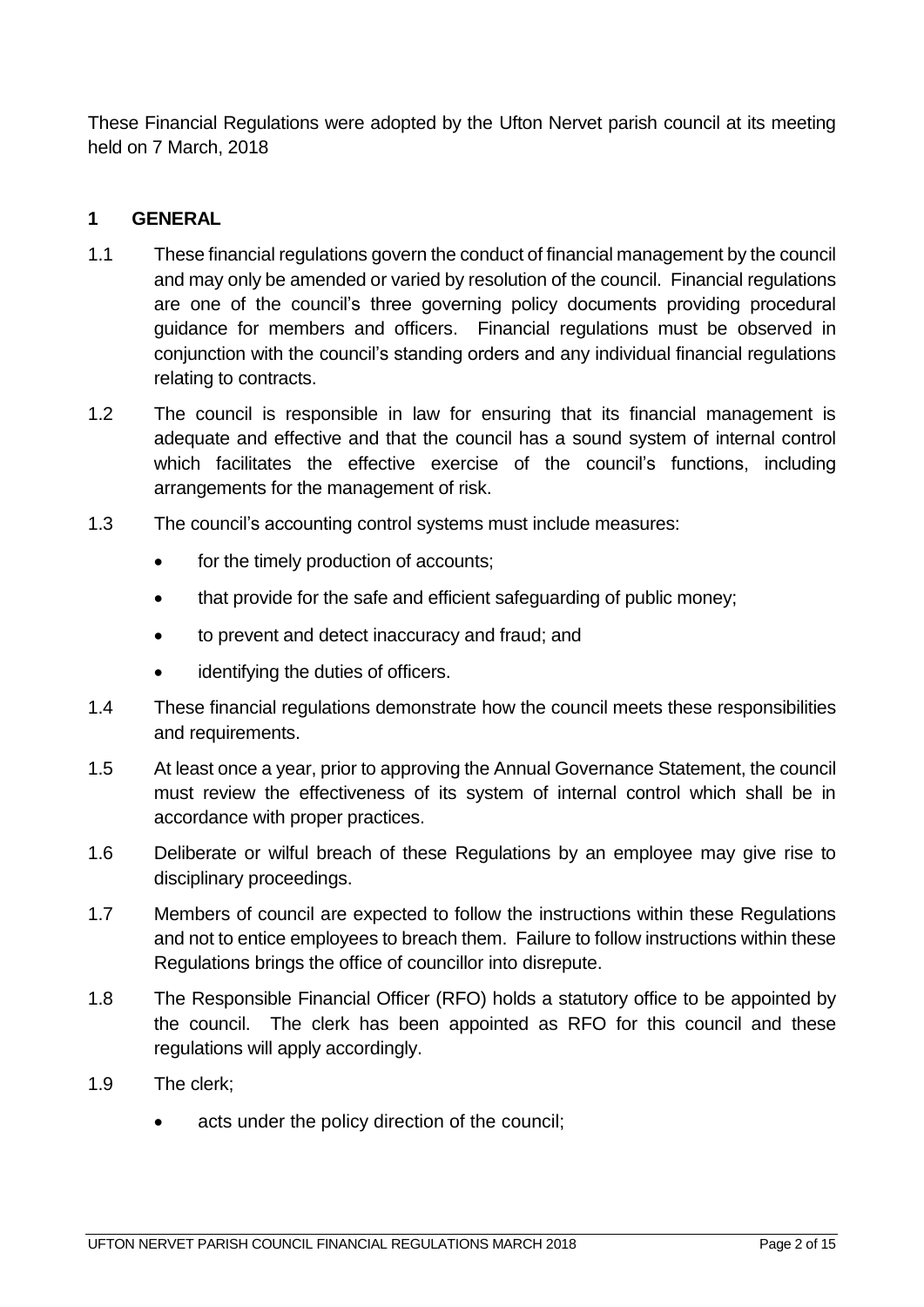- administers the council's financial affairs in accordance with all Acts, Regulations and proper practices;
- determines on behalf of the council its accounting records and accounting control systems;
- ensures the accounting control systems are observed;
- maintains the accounting records of the council up to date in accordance with proper practices;
- assists the council to secure economy, efficiency and effectiveness in the use of its resources; and
- produces financial management information as required by the council.
- 1.10 The accounting records determined by the clerk shall be sufficient to show and explain the council's transactions and to enable the clerk to ensure that any income and expenditure account and statement of balances, or record of receipts and payments and additional information, as the case may be, or management information prepared for the council from time to time comply with the Accounts and Audit Regulations.
- 1.11 The accounting records determined by the clerk shall in particular contain:
	- entries from day to day of all sums of money received and expended by the council and the matters to which the income and expenditure or receipts and payments account relate;
	- a record of the assets and liabilities of the council; and
	- wherever relevant, a record of the council's income and expenditure in relation to claims made, or to be made, for any contribution, grant or subsidy.
- 1.12 The accounting control systems determined by the clerk shall include:
	- procedures to ensure that the financial transactions of the council are recorded as soon as reasonably practicable and as accurately and reasonably as possible;
	- procedures to enable the prevention and detection of inaccuracies and fraud and the ability to reconstruct any lost records;
	- identification of the duties of officers dealing with financial transactions and division of responsibilities of those officers in relation to significant transactions;
	- procedures to ensure that uncollectable amounts, including any bad debts are not submitted to the council for approval to be written off except with the approval of the clerk and that the approvals are shown in the accounting records; and
	- measures to ensure that risk is properly managed.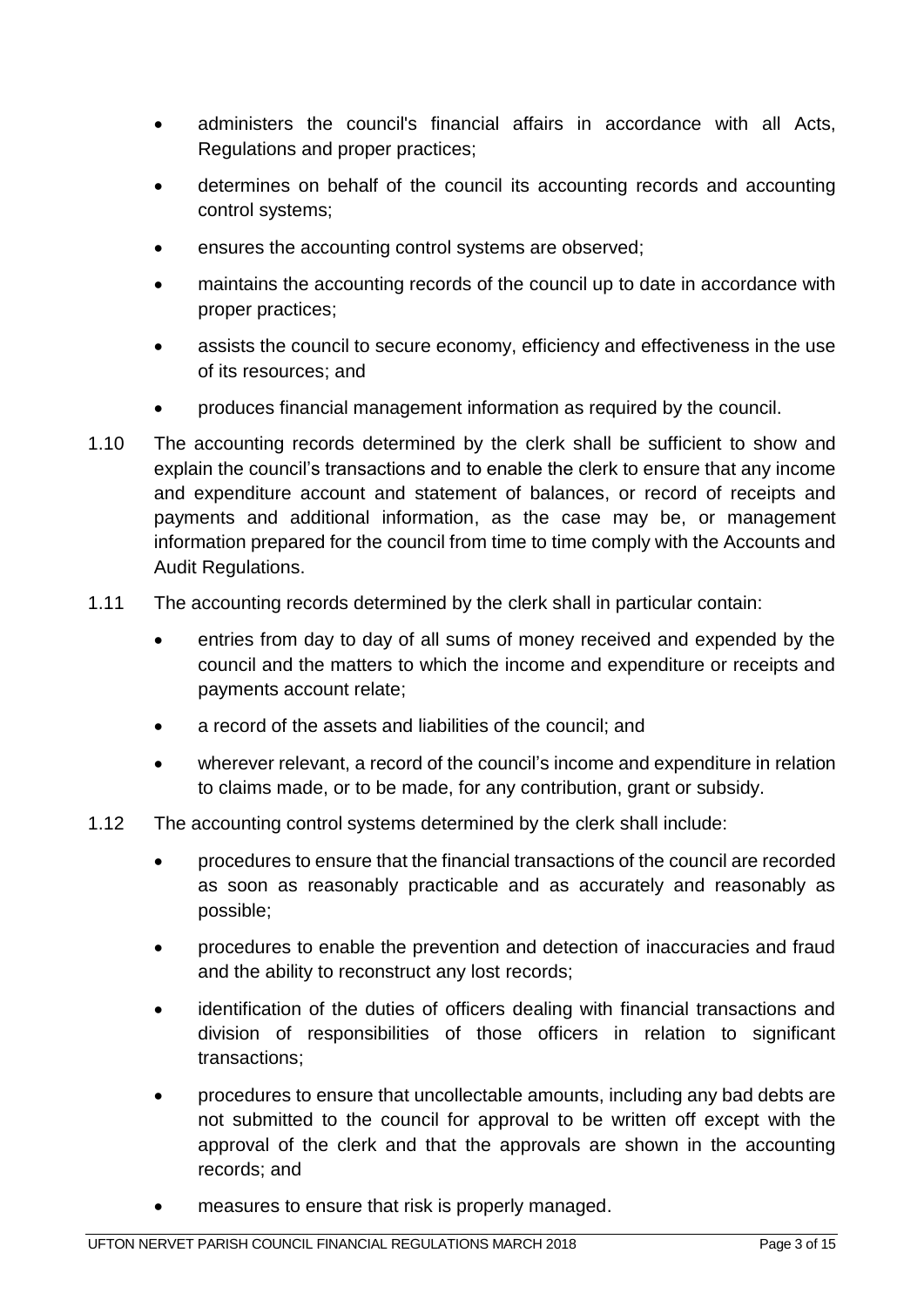- 1.13 The council is not empowered by these Regulations or otherwise to delegate certain specified decisions. In particular any decision regarding:
	- setting the final budget or the precept (council tax requirement);
	- approving accounting statements;
	- approving an annual governance statement;
	- borrowing;
	- writing off bad debts;
	- declaring eligibility for the General Power of Competence; and
	- addressing recommendations in any report from the internal or external auditors,

shall be a matter for the full council only.

- 1.14 In addition the council must:
	- determine and keep under regular review the bank mandate for all council bank accounts;
	- approve any grant or a single commitment in excess of £500; and
	- in respect of the annual salary for any employee have regard to recommendations about annual salaries of employees made by the relevant committee in accordance with its terms of reference.
- 1.15 In these financial regulations, references to the Accounts and Audit Regulations or 'the regulations' shall mean the regulations issued under the provisions of section 27 of the Audit Commission Act 1998, or any superseding legislation, and then in force unless otherwise specified.

In these financial regulations the term 'proper practice' or 'proper practices' shall refer to guidance issued in *Governance and Accountability for Local Councils - a Practitioners' Guide (England)* issued by the Joint Practitioners Advisory Group (JPAG), available from the websites of NALC and the Society for Local Council Clerks (SLCC).

# <span id="page-3-0"></span>**2 ACCOUNTING AND AUDIT (INTERNAL AND EXTERNAL)**

- 2.1 All accounting procedures and financial records of the council shall be determined by the clerk in accordance with the Accounts and Audit Regulations, appropriate guidance and proper practices.
- 2.2 On a regular basis, at least once in each quarter, and at each financial year end, a member other than the chairman or a cheque signatory shall be appointed to verify bank reconciliations (for all accounts) produced by the clerk. The member shall sign the reconciliations and the original bank statements (or similar document) as evidence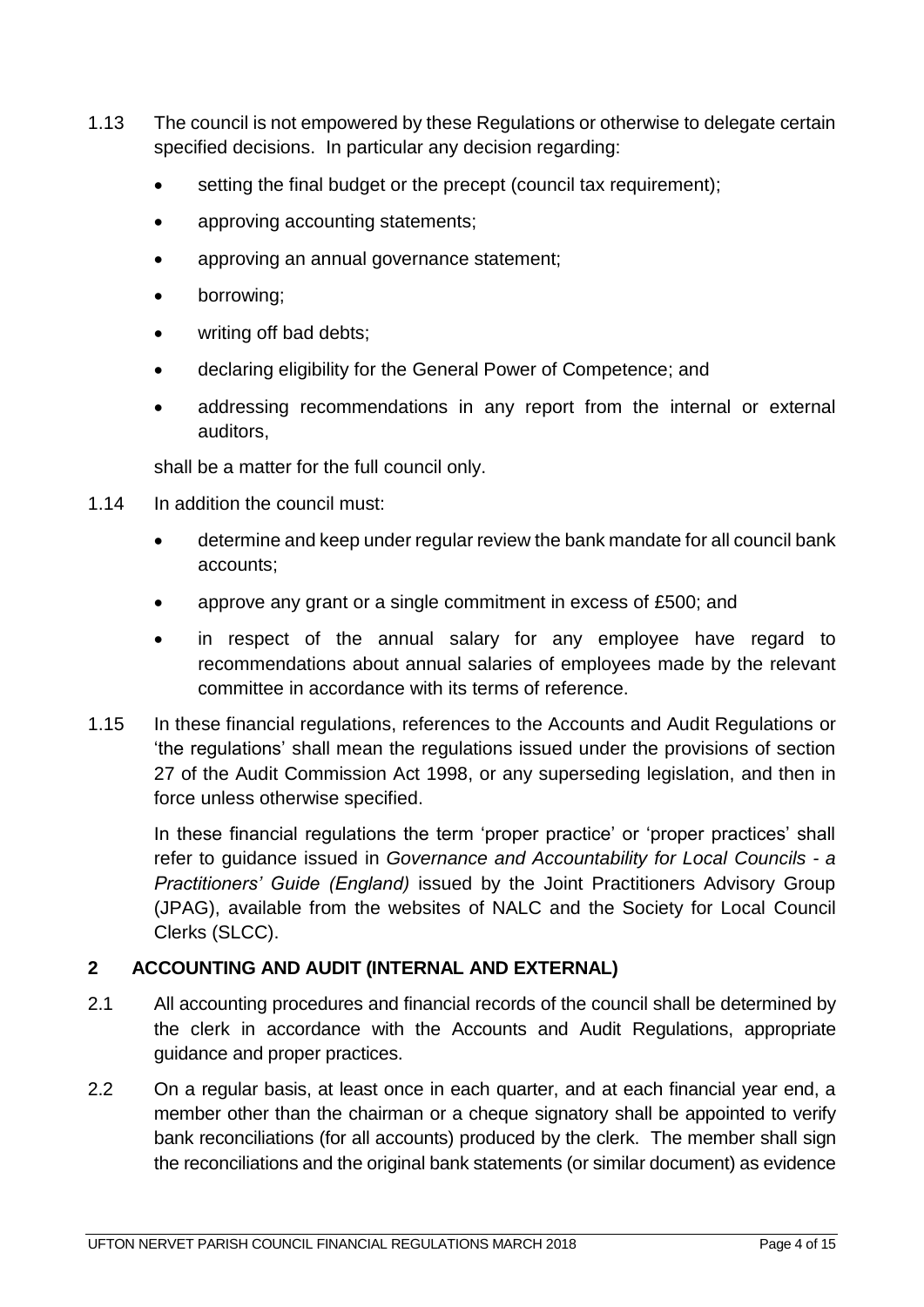of verification. This activity shall on conclusion be reported, including any exceptions, to and noted by the council.

- 2.3 The clerk shall complete the annual statement of accounts, annual report, and any related documents of the council contained in the Annual Return (as specified in proper practices) as soon as practicable after the end of the financial year and having certified the accounts shall submit them and report thereon to the council within the timescales set by the Accounts and Audit Regulations.
- 2.4 The council shall ensure that there is an adequate and effective system of internal audit of its accounting records, and of its system of internal control in accordance with proper practices. Any officer or member of the council shall make available such documents and records as appear to the council to be necessary for the purpose of the audit and shall, as directed by the council, supply the clerk, internal auditor, or external auditor with such information and explanation as the council considers necessary for that purpose.
- 2.5 The internal auditor shall be appointed by and shall carry out the work in relation to internal controls required by the council in accordance with proper practices.
- 2.6 The internal auditor shall:
	- be competent and independent of the financial operations of the council;
	- report to council in writing, or in person, on a regular basis with a minimum of one annual written report during each financial year;
	- to demonstrate competence, objectivity and independence, be free from any actual or perceived conflicts of interest, including those arising from family relationships; and
	- have no involvement in the financial decision making, management or control of the council.
- 2.7 Internal or external auditors may not under any circumstances:
	- perform any operational duties for the council;
	- initiate or approve accounting transactions; or
	- direct the activities of any council employee, except to the extent that such employees have been appropriately assigned to assist the internal auditor.
- 2.8 For the avoidance of doubt, in relation to internal audit the terms 'independent' and 'independence' shall have the same meaning as is described in proper practices.
- 2.9 The clerk shall make arrangements for the exercise of electors' rights in relation to the accounts including the opportunity to inspect the accounts, books, and vouchers and display or publish any notices and statements of account required by Audit Commission Act 1998, or any superseding legislation, and the Accounts and Audit Regulations.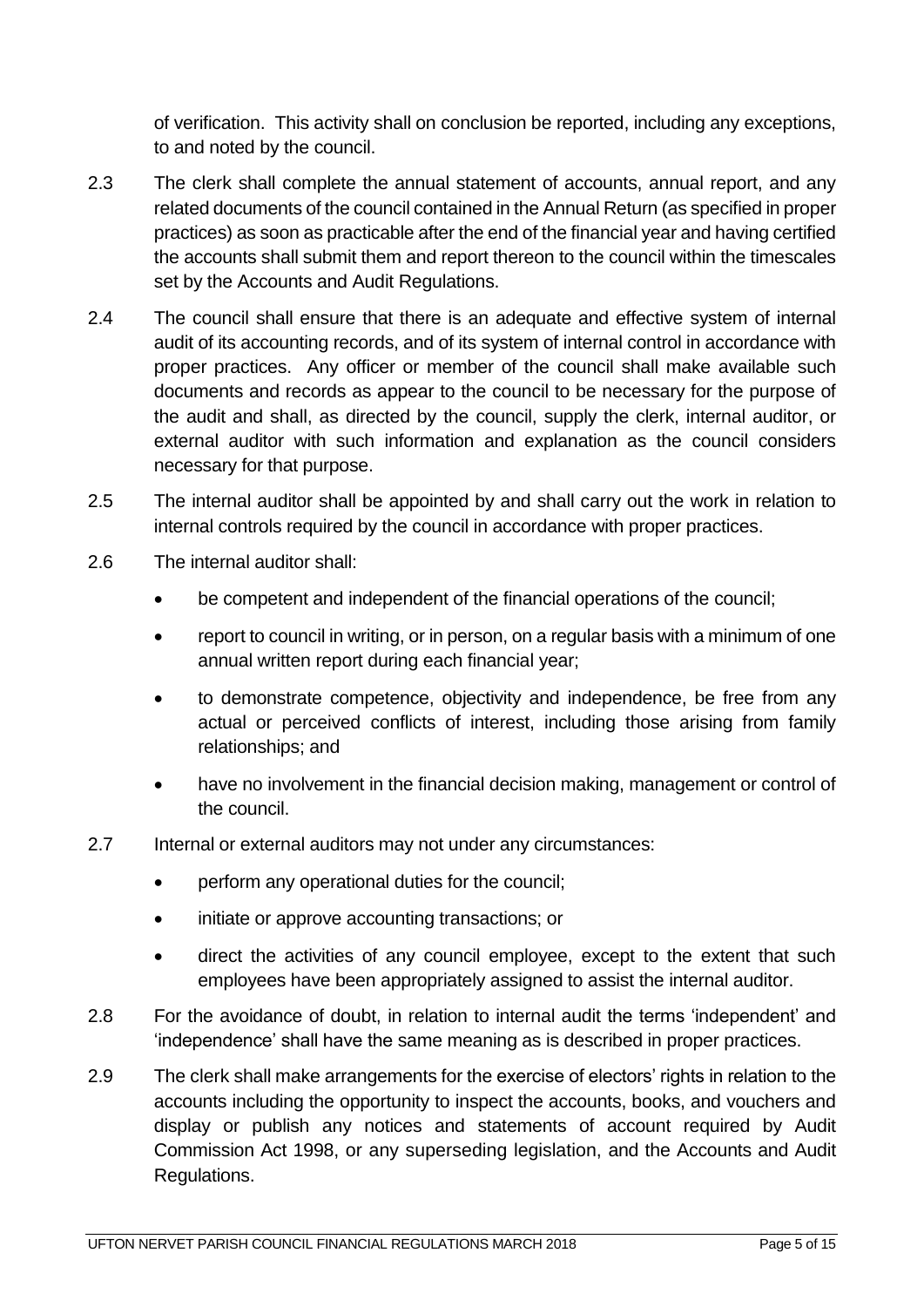2.10 The clerk shall, without undue delay, bring to the attention of all councillors any correspondence or report from internal or external auditors.

## <span id="page-5-0"></span>**3 ANNUAL ESTIMATES (BUDGET) AND FORWARD PLANNING**

- 3.1 The council shall review its annual budget, formulate and discuss proposals for the following financial year not later than the end of January each year including any proposals for revising the forecast.
- 3.2 The clerk must each year, by no later than January, prepare detailed estimates of all receipts and payments including the use of reserves and all sources of funding for the following financial year in the form of a budget to be considered by the council.
- 3.3 The council shall consider annual budget proposals in relation to the council's forecast of revenue and capital receipts and payments including recommendations for the use of reserves and sources of funding and update the forecast accordingly.
- 3.4 The council shall fix the precept (council tax requirement), and relevant basic amount of council tax to be levied for the ensuing financial year not later than by the end of January each year. The clerk shall issue the precept to the billing authority and shall supply each member with a copy of the approved annual budget.
- 3.5 The approved annual budget shall form the basis of financial control for the ensuing year.

## <span id="page-5-1"></span>**4 BUDGETARY CONTROL AND AUTHORITY TO SPEND**

- 4.1 Expenditure on revenue items may be authorised up to the amounts included for that class of expenditure in the approved budget. This authority is to be determined by:
	- the council for all items over £500;
	- the clerk, in conjunction with chairman of council, for any items below £200.

Such authority is to be evidenced by a minute or by an authorisation slip duly signed by the clerk, and where necessary also by the chairman.

Contracts may not be disaggregated to avoid controls imposed by these regulations.

- 4.2 No expenditure may be authorised that will exceed the amount provided in the revenue budget for that class of expenditure other than by resolution of the council, or duly delegated committee. During the budget year and with the approval of council having considered fully the implications for public services, unspent and available amounts may be moved to other budget headings or to an earmarked reserve as appropriate ('virement').
- 4.3 Unspent provisions in the revenue or capital budgets for completed projects shall not be carried forward to a subsequent year.
- 4.4 The clerk's salary will be reviewed on an annual basis in January.
- 4.5 In cases of extreme risk to the delivery of council services, the clerk may authorise revenue expenditure on behalf of the council which in the clerk's judgement it is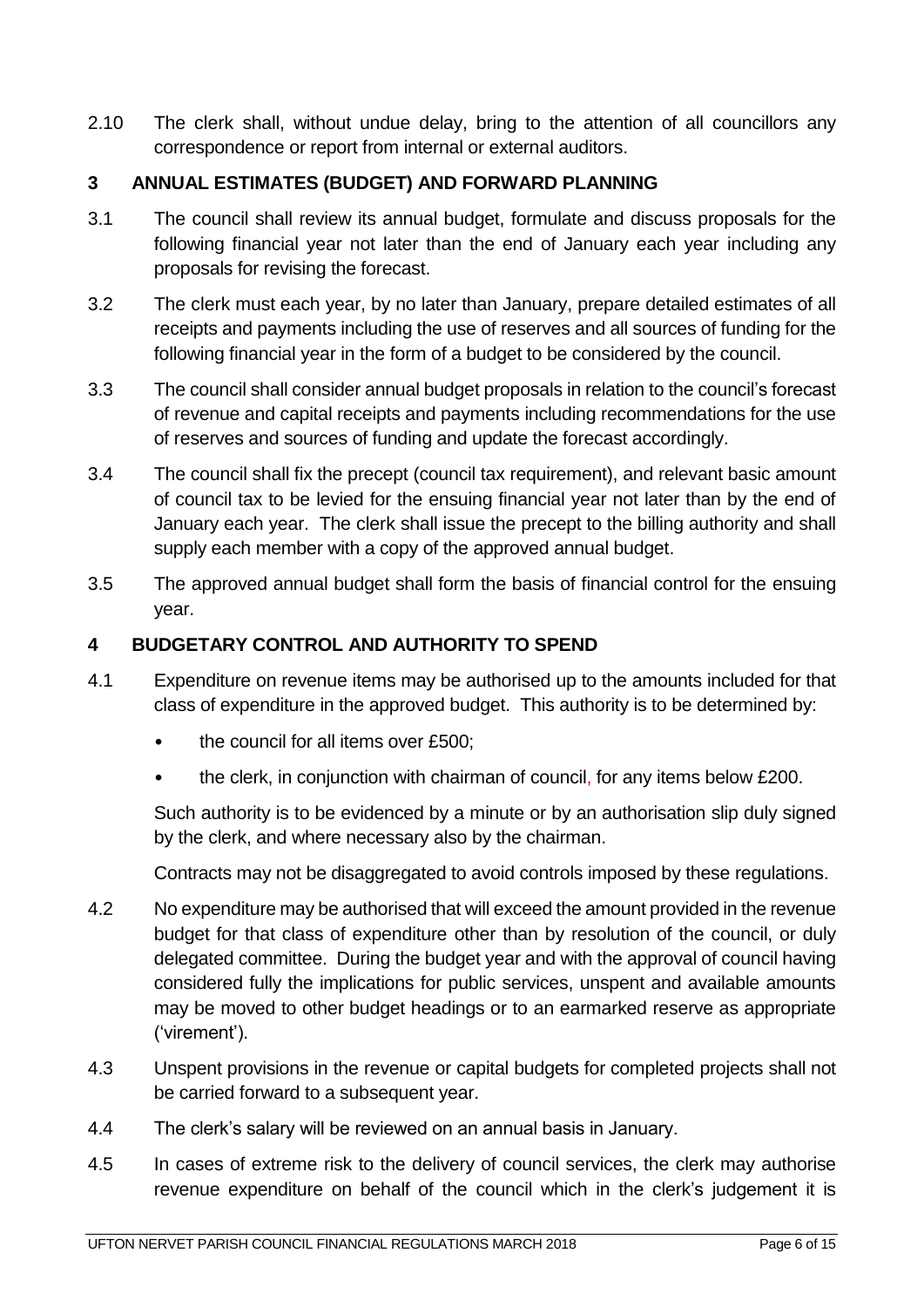necessary to carry out. Such expenditure includes repair, replacement or other work, whether or not there is any budgetary provision for the expenditure, subject to a limit of £200. The clerk shall report such action to the chairman as soon as possible and to the council as soon as practicable thereafter.

- 4.6 No expenditure shall be authorised in relation to any capital project and no contract entered into or tender accepted involving capital expenditure unless the council is satisfied that the necessary funds are available and the requisite borrowing approval has been obtained.
- 4.7 All capital works shall be administered in accordance with the council's standing orders and financial regulations relating to contracts.
- 4.8 The clerk shall regularly provide the council with a statement of receipts and payments to date under each head of the budgets, comparing actual expenditure to the appropriate date against that planned as shown in the budget. These statements are to be prepared at least at the end of each financial quarter and shall show explanations of material variances. For this purpose "material" shall be in excess of £100 or 15% of the budget.
- 4.9 Changes in earmarked reserves shall be approved by council as part of the budgetary control process.

# <span id="page-6-0"></span>**5 BANKING ARRANGEMENTS AND AUTHORISATION OF PAYMENTS**

- 5.1 The council's banking arrangements, including the bank mandate, shall be made by the clerk and approved by the council. They shall be regularly reviewed for safety and efficiency.
- 5.2 The clerk shall prepare a schedule of payments requiring authorisation, forming part of the Agenda for the Meeting and, together with the relevant invoices, present the schedule to council. The council shall review the schedule for compliance and, having satisfied itself shall authorise payment by a resolution of the Council. The approved schedule shall be ruled off and initialled by the Chairman of the Meeting. A detailed list of all payments shall be disclosed within or as an attachment to the minutes of the meeting at which payment was authorised. Personal payments (including salaries, wages, expenses and any payment made in relation to the termination of a contract of employment) may be summarised to remove public access to any personal information.
- 5.3 All invoices for payment shall be examined, verified and certified by the clerk to confirm that the work, goods or services to which each invoice relates has been received, carried out, examined and represents expenditure previously approved by the council.
- 5.4 The clerk shall examine invoices for arithmetical accuracy and analyse them to the appropriate expenditure heading. The clerk shall take all steps to pay all invoices submitted, and which are in order, at the next available meeting.
- 5.5 For each financial year the clerk shall draw up a list of due payments which arise on a regular basis as the result of a continuing contract, statutory duty, or obligation (such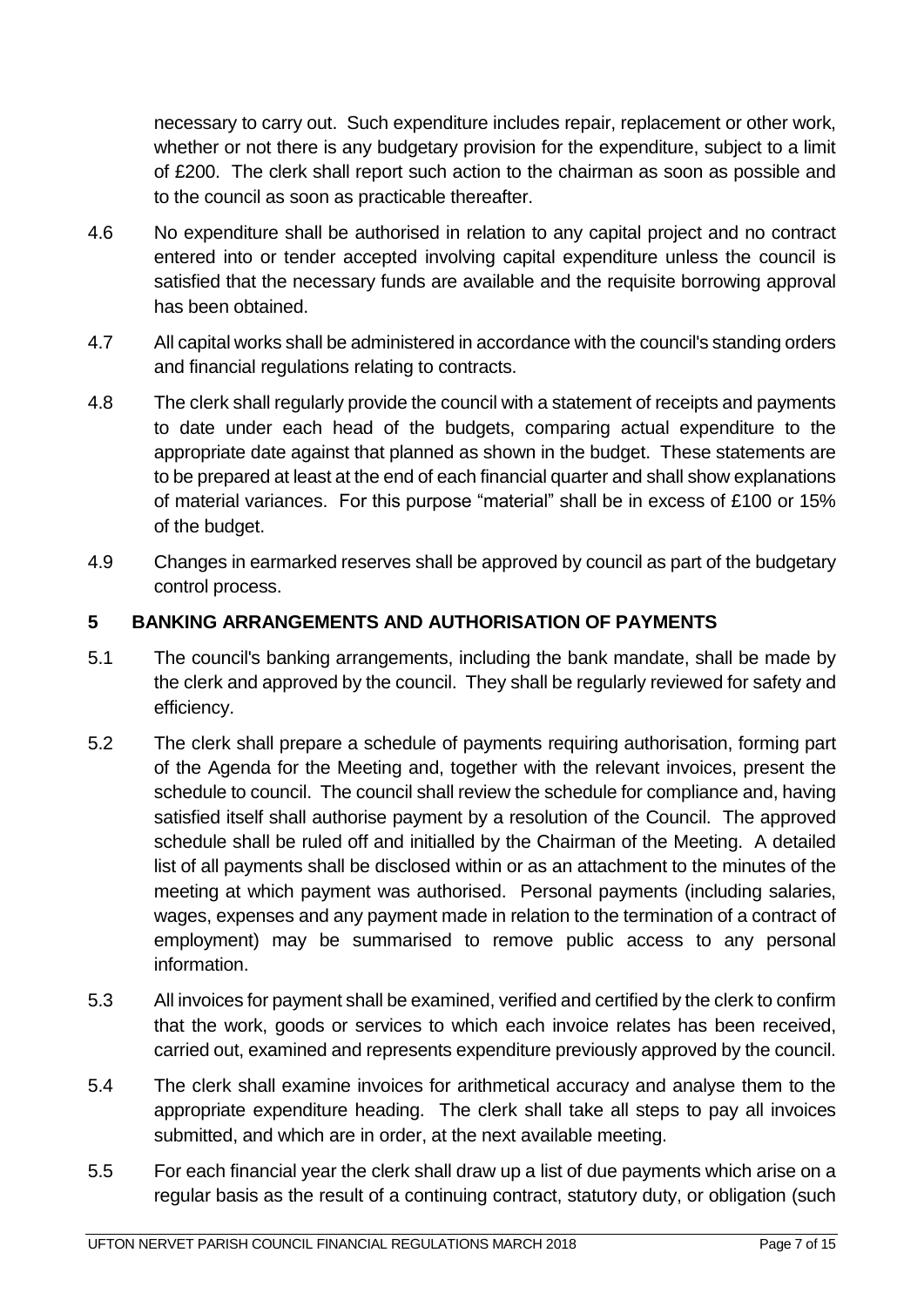as but not exclusively) Salaries, PAYE and NI, Superannuation Fund and regular maintenance contracts and the like for which council may authorise payment for the year provided that the requirements of regulation 4.1 (Budgetary Controls) are adhered to, provided also that a list of such payments shall be submitted to the next appropriate meeting of the council.

- 5.6 A record of regular payments made under 5.6 above shall be drawn up and be signed by two members on each and every occasion when payment is authorised - thus controlling the risk of duplicated payments being authorised and / or made.
- 5.7 In respect of grants the council shall approve expenditure within any limits set by them and in accordance with any policy statement approved by council. Any Revenue or Capital Grant in excess of £5,000 shall before payment, be subject to ratification by resolution of the council.
- 5.8 Members are subject to the Code of Conduct that has been adopted by the council and shall comply with the Code and Standing Orders when a decision to authorise or instruct payment is made in respect of a matter in which they have a disclosable pecuniary or other interest, unless a dispensation has been granted.
- 5.9 The council will aim to rotate the duties of members in these Regulations so that onerous duties are shared out as evenly as possible over time.
- 5.10 Any changes in the recorded details of suppliers, such as bank account records, shall be approved in writing by a Member.

#### <span id="page-7-0"></span>**6 INSTRUCTIONS FOR THE MAKING OF PAYMENTS**

- 6.1 The council will make safe and efficient arrangements for the making of its payments.
- 6.2 Following authorisation under Financial Regulation 5 above, the council or, if so delegated, the clerk shall give instruction that a payment shall be made.
- 6.3 All payments shall be effected by cheque, on-line banking or other instructions to the council's bankers, or otherwise, in accordance with a resolution of council.
- 6.4 Cheques, on-line payments or orders for payment drawn on the bank account in accordance with the schedule as presented to the council shall be signed or approved (on-line) by two members of council in accordance with a resolution instructing that payment. A member who is a bank signatory, having a connection by virtue of family or business relationships with the beneficiary of a payment, should not, under normal circumstances, be a signatory to the payment in question.
- 6.5 To indicate agreement of the details shown on the cheque or order for payment with the counterfoil and the invoice or similar documentation, the signatories shall each also initial the cheque counterfoil.
- 6.6 Cheques shall not normally be presented for signature other than at a council meeting (including immediately before or after such a meeting). Any signatures obtained away from such meetings shall be reported to the council at the next convenient meeting. However, members authorised to make on-line payments may do so at any time,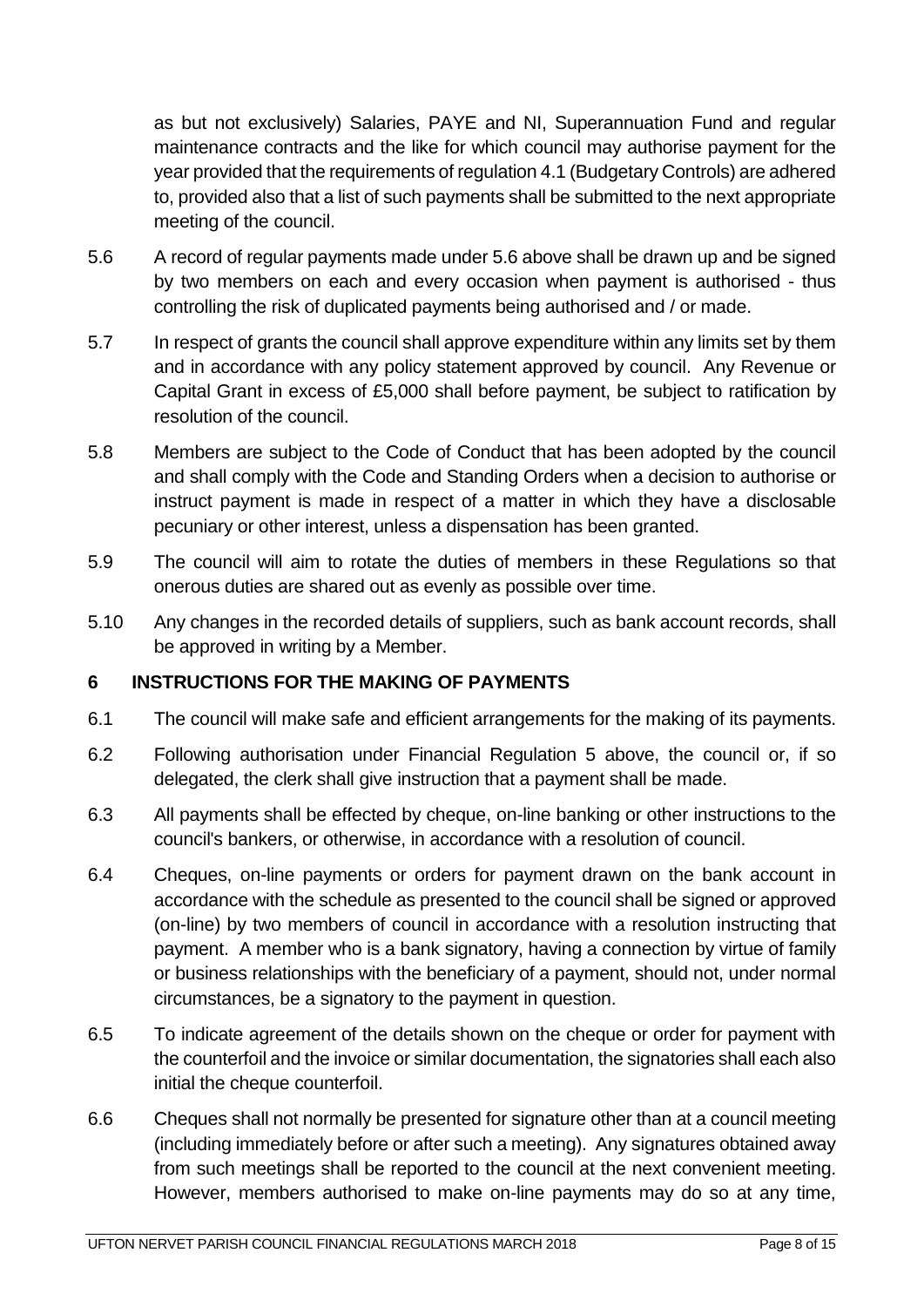provided the clerk has emailed a copy of the invoice to them and they cross check the amount on the invoice with the on-line payment. The clerk will show these emails at a council meeting alongside the original invoice for checking and signing.

- 6.7 If thought appropriate by the council, payment for utility supplies (energy, telephone and water) and any National Non-Domestic Rates may be made by variable direct debit provided that the instructions are signed by two members and any payments are reported to council as made. The approval of the use of a variable direct debit shall be renewed by resolution of the council at least every two years.
- 6.8 If thought appropriate by the council, payment for certain items (principally salaries) may be made by banker's standing order provided that the instructions are signed, or otherwise evidenced by two members are retained and any payments are reported to council as made. The approval of the use of a banker's standing order shall be renewed by resolution of the council at least every two years.
- 6.9 If thought appropriate by the council, payment for certain items may be made by BACS or CHAPS methods provided that the instructions for each payment are signed, or otherwise evidenced, by two authorised bank signatories, are retained and any payments are reported to council as made. The approval of the use of BACS or CHAPS shall be renewed by resolution of the council at least every two years.
- 6.10 If thought appropriate by the council payment for certain items may be made by internet banking transfer provided evidence is retained showing which members approved the payment.
- 6.11 Where a computer requires use of a personal identification number (PIN) or other password(s), for access to the council's records on that computer, a note shall be made of the PIN and Passwords and shall be handed to and retained by the Chairman of Council in a sealed dated envelope. This envelope may not be opened other than in the presence of two other councillors. After the envelope has been opened, in any circumstances, the PIN and / or passwords shall be changed as soon as practicable. The fact that the sealed envelope has been opened, in whatever circumstances, shall be reported to all members immediately and formally to the next available meeting of the council. This will not be required for a member's personal computer used only for remote authorisation of bank payments.
- 6.12 No employee or councillor shall disclose any PIN or password, relevant to the working of the council or its bank accounts, to any person not authorised in writing by the council or a duly delegated committee.
- 6.13 Regular back-up copies of the records on any computer shall be made and shall be stored securely away from the computer in question, and preferably off site.
- 6.14 The council, and any members using computers for the council's financial business, shall ensure that anti-virus, anti-spyware and firewall software with automatic updates, together with a high level of security, is used.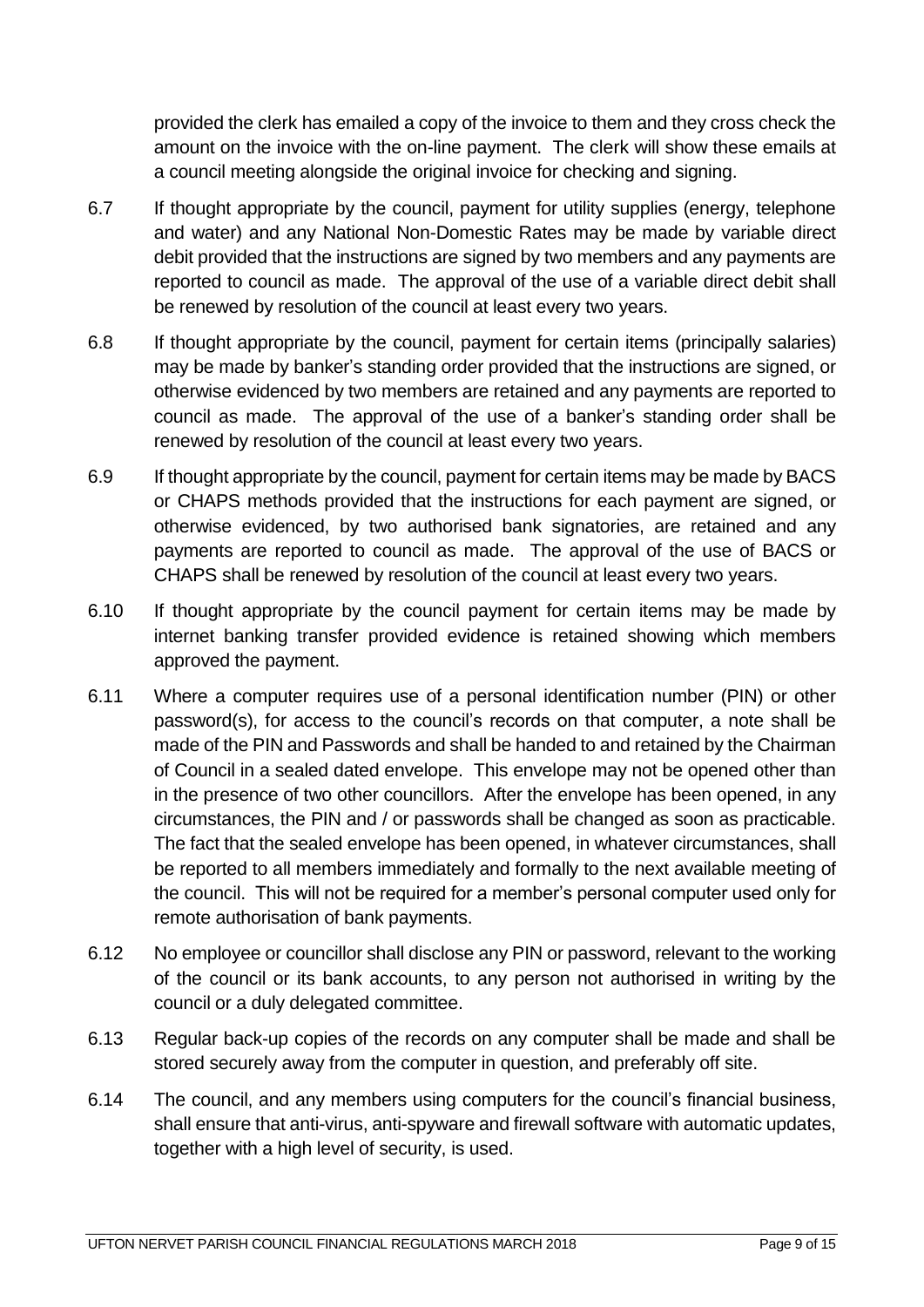- 6.15 Where internet banking arrangements are made with any bank, the clerk shall be appointed as the Service Administrator. The bank mandate approved by the council shall identify a number of councillors who will be authorised to approve transactions on those accounts. The bank mandate will state clearly the amounts of payments that can be instructed by the use of the Service Administrator alone, or by the Service Administrator with a stated number of approvals.
- 6.16 Access to any internet banking accounts will be directly to the access page (which may be saved under "favourites"), and not through a search engine or e-mail link. Remembered or saved passwords facilities must not be used on any computer used for council banking work. Breach of this Regulation will be treated as a very serious matter under these regulations.
- 6.17 Changes to account details for suppliers, which are used for internet banking may only be changed on written hard copy notification by the supplier and supported by hard copy authority for change signed by the clerk and a member. A programme of regular checks of standing data with suppliers will be followed.
- 6.18 The council will not maintain any form of cash float. All cash received must be banked intact. Any payments made in cash by the clerk (for example for postage or minor stationery items) shall be refunded on a regular basis, at least quarterly.

## <span id="page-9-0"></span>**7 PAYMENT OF SALARIES**

- 7.1 As an employer, the council shall make arrangements to meet fully the statutory requirements placed on all employers by PAYE and National Insurance legislation. The payment of all salaries shall be made in accordance with payroll records and the rules of PAYE and National Insurance currently operating, and salary rates shall be as agreed by council, or duly delegated committee.
- 7.2 Payment of salaries and payment of deductions from salary such as may be required to be made for tax, national insurance and pension contributions, or similar statutory or discretionary deductions must be made in accordance with the payroll records and on the appropriate dates stipulated in employment contracts, provided that each payment is reported to the next available council meeting, as set out in these regulations above.
- 7.3 No changes shall be made to any employee's pay, emoluments, or terms and conditions of employment without the prior consent of the council.
- 7.4 The total of such payments in each calendar month shall be reported with all other payments as made as may be required under these Financial Regulations, to ensure that only payments due for the period have actually been paid.
- 7.5 Any termination payments shall be supported by a clear business case and reported to the council. Termination payments shall only be authorised by council.
- 7.6 Before employing interim staff the council must consider a full business case.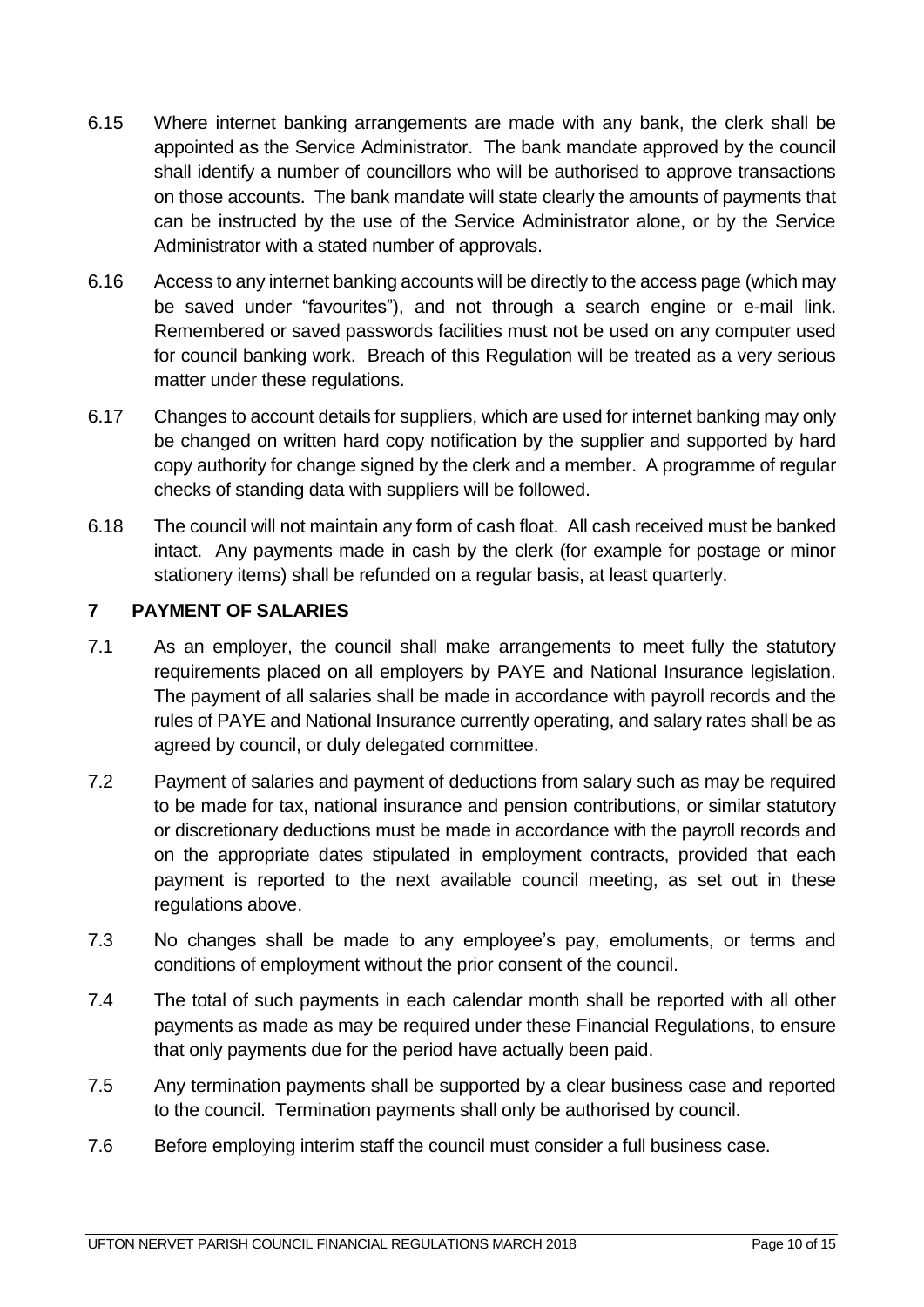## <span id="page-10-0"></span>**8 LOANS AND INVESTMENTS**

- 8.1 All borrowings shall be effected in the name of the council, after obtaining any necessary borrowing approval. Any application for borrowing approval shall be approved by Council as to terms and purpose. The application for borrowing approval, and subsequent arrangements for the loan shall only be approved by full council.
- 8.2 Any financial arrangement which does not require formal borrowing approval from the Secretary of State (such as Hire Purchase or Leasing of tangible assets) shall be subject to approval by the full council. In each case a report in writing shall be provided to council in respect of value for money for the proposed transaction.
- 8.3 The council will arrange with the council's banks and investment providers for the sending of a copy of each statement of account to the chairman of the council at the same time as one is issued to the clerk.
- 8.4 All loans and investments shall be negotiated in the name of the council and shall be for a set period in accordance with council policy.
- 8.5 The council shall consider the need for an Investment Strategy and Policy which, if drawn up, shall be in accordance with relevant regulations, proper practices and guidance. Any Strategy and Policy shall be reviewed by the council at least annually.
- 8.6 All investments of money under the control of the council shall be in the name of the council.
- 8.7 All investment certificates and other documents relating thereto shall be retained in the custody of the clerk.
- 8.8 Payments in respect of short term or long term investments, including transfers between bank accounts held in the same bank, or branch, shall be made in accordance with Regulation 5 (Authorisation of payments) and Regulation 6 (Instructions for payments).

#### <span id="page-10-1"></span>**9 INCOME**

- 9.1 The collection of all sums due to the council shall be the responsibility of and under the supervision of the clerk.
- 9.2 Particulars of all charges to be made for work done, services rendered or goods supplied shall be agreed annually by the council, notified to the clerk who shall be responsible for the collection of all accounts due to the council.
- 9.3 The council will review all fees and charges at least annually, following a report of the clerk.
- 9.4 Any sums found to be irrecoverable and any bad debts shall be reported to the council and shall be written off in the year.
- 9.5 All sums received on behalf of the council shall be banked intact as directed by the clerk. In all cases, all receipts shall be deposited with the council's bankers with such frequency as the clerk considers necessary.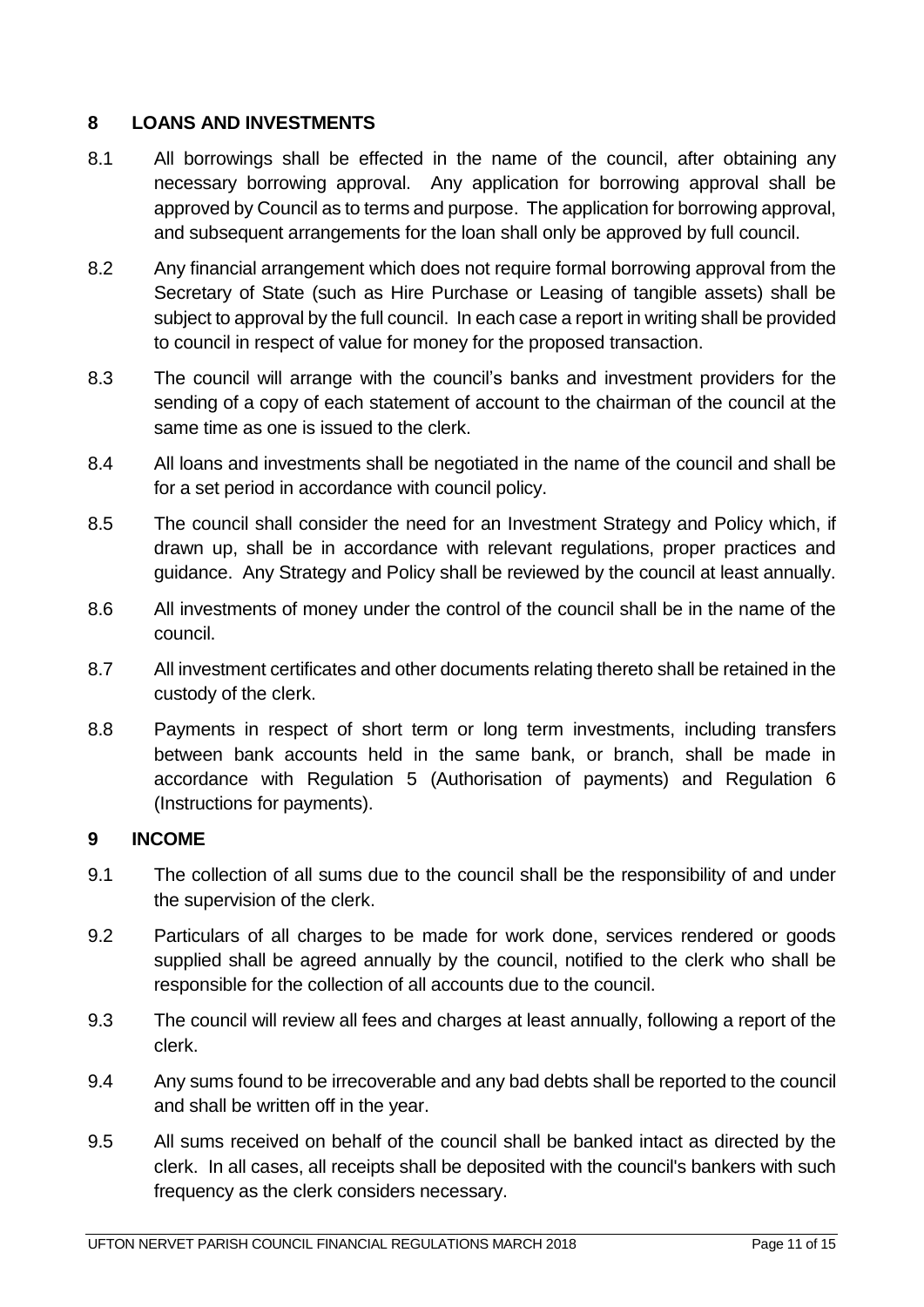- 9.6 The origin of each receipt shall be entered on the paying-in slip.
- 9.7 Personal cheques shall not be cashed out of money held on behalf of the council.
- 9.8 The clerk shall promptly complete any VAT Return that is required. Any repayment claim due in accordance with VAT Act 1994 section 33 shall be made at least annually coinciding with the financial year end.

#### <span id="page-11-0"></span>**10 ORDERS FOR WORK, GOODS AND SERVICES**

- 10.1 An official order or letter shall be issued for all work, goods and services unless a formal contract is to be prepared or an official order would be inappropriate. Copies of orders shall be retained.
- 10.2 Order books shall be controlled by the clerk.
- 10.3 All members and officers are responsible for obtaining value for money at all times. An officer issuing an official order shall ensure as far as reasonable and practicable that the best available terms are obtained in respect of each transaction, usually by obtaining three or more quotations or estimates from appropriate suppliers, subject to any *de minimis* provisions in Regulation 11.1 below.
- 10.4 A member may not issue an official order or make any contract on behalf of the council.
- 10.5 The clerk shall verify the lawful nature of any proposed purchase before the issue of any order, and in the case of new or infrequent purchases or payments, the clerk shall ensure that the statutory authority shall be reported to the meeting at which the order is approved so that the minutes can record the power being used.

#### <span id="page-11-1"></span>**11 CONTRACTS**

Procedures as to contracts are laid down as follows:

- a Every contract shall comply with these financial regulations, and no exceptions shall be made otherwise than in an emergency provided that this regulation need not apply to contracts which relate to items (i) to (vi) below:
	- i for the supply of gas, electricity, water, sewerage and telephone services;
	- ii for specialist services such as are provided by solicitors, accountants, surveyors and planning consultants;
	- iii for work to be executed or goods or materials to be supplied which consist of repairs to or parts for existing machinery or equipment or plant;
	- iv for work to be executed or goods or materials to be supplied which constitute an extension of an existing contract by the council;
	- v for additional audit work of the external auditor up to an estimated value of £500 (in excess of this sum the clerk shall act after consultation with the chairman and vice chairman of council); and
	- vi for goods or materials proposed to be purchased which are proprietary articles and / or are only sold at a fixed price.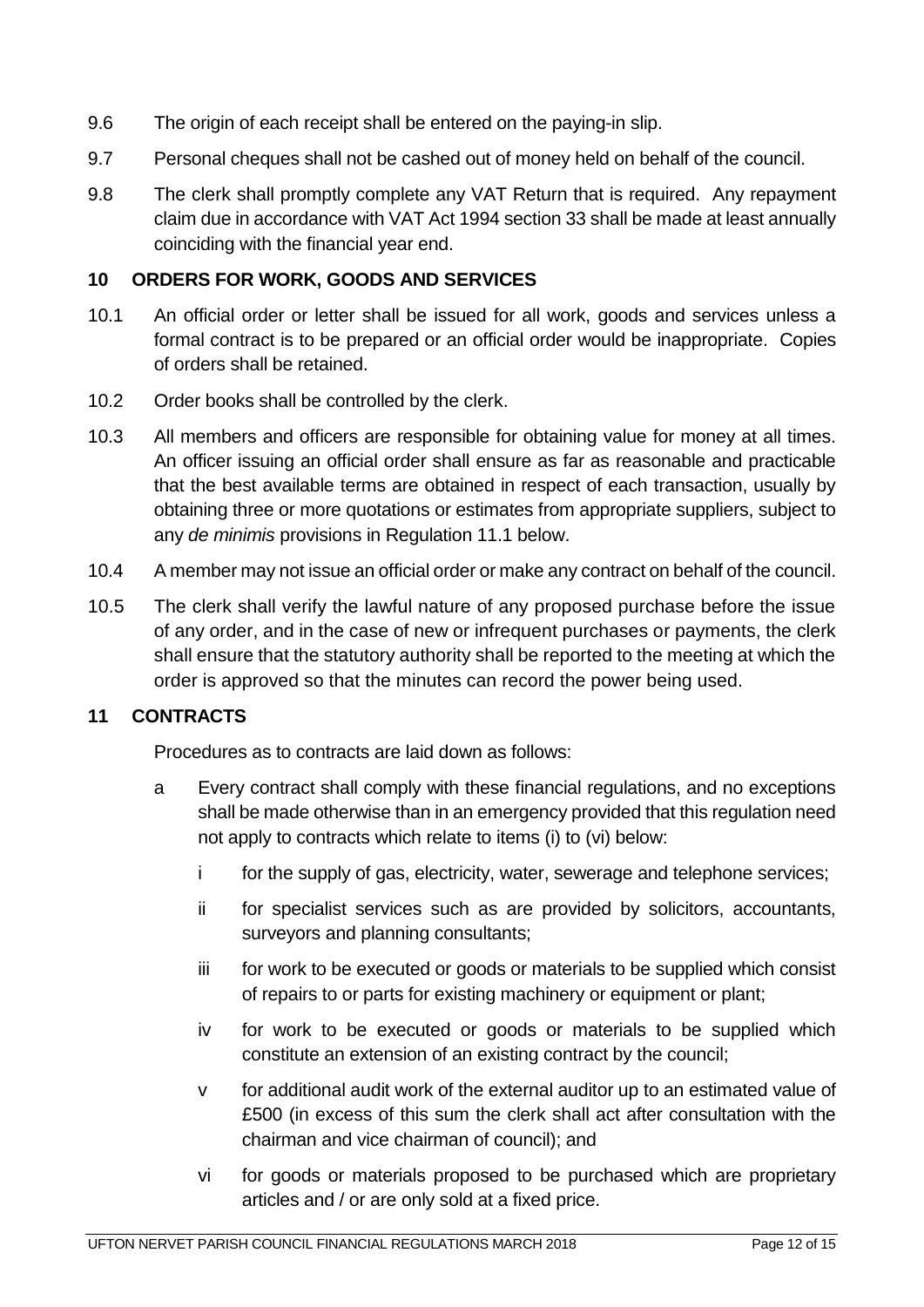- b Where the council intends to procure or award a public supply contract, public service contract or public works contract as defined by The Public Contracts Regulations 2015 ("the Regulations") which is valued at £25,000 or more, the council shall comply with the relevant requirements of the Regulations1.
- c The full requirements of The Regulations, as applicable, shall be followed in respect of the tendering and award of a public supply contract, public service contract or public works contract which exceed thresholds in The Regulations set by the Public Contracts Directive 2014/24/EU (which may change from time to time)2.
- d When applications are made to waive financial regulations relating to contracts to enable a price to be negotiated without competition the reason shall be embodied in a recommendation to the council.
- e Such invitation to tender shall state the general nature of the intended contract and the clerk shall obtain the necessary technical assistance to prepare a specification in appropriate cases. The invitation shall in addition state that tenders must be addressed to the clerk in the ordinary course of post. Each tendering firm shall be supplied with a specifically marked envelope in which the tender is to be sealed and remain sealed until the prescribed date for opening tenders for that contract.
- f All sealed tenders shall be opened at the same time on the prescribed date by the clerk in the presence of at least one member of council.
- g Any invitation to tender issued under this regulation shall be subject to Standing Orders 18d and shall refer to the terms of the Bribery Act 2010.
- h When it is to enter into a contract of less than £25,000 in value for the supply of goods or materials or for the execution of works or specialist services other than such goods, materials, works or specialist services as are excepted as set out in paragraph (a) the clerk shall obtain 3 quotations (priced descriptions of the proposed supply); where the value is below £3,000 and above £100 the clerk shall strive to obtain 3 estimates. Otherwise, Regulation 10.3 above shall apply.
- i The council shall not be obliged to accept the lowest or any tender, quote or estimate.
- j Should it occur that the council, or duly delegated committee, does not accept any tender, quote or estimate, the work is not allocated and the council requires further pricing, provided that the specification does not change, no person shall be permitted to submit a later tender, estimate or quote who was present when the original decision making process was being undertaken.

<sup>1</sup> <sup>1</sup> The Regulations require councils to use the Contracts Finder website to advertise contract opportunities, set out the procedures to be followed in awarding new contracts and to publicise the award of new contracts <sup>2</sup> Thresholds currently applicable are:

a. For public supply and public service contracts 209,000 Euros (£164,176)

b. For public works contracts 5,225,000 Euros (£4,104,394)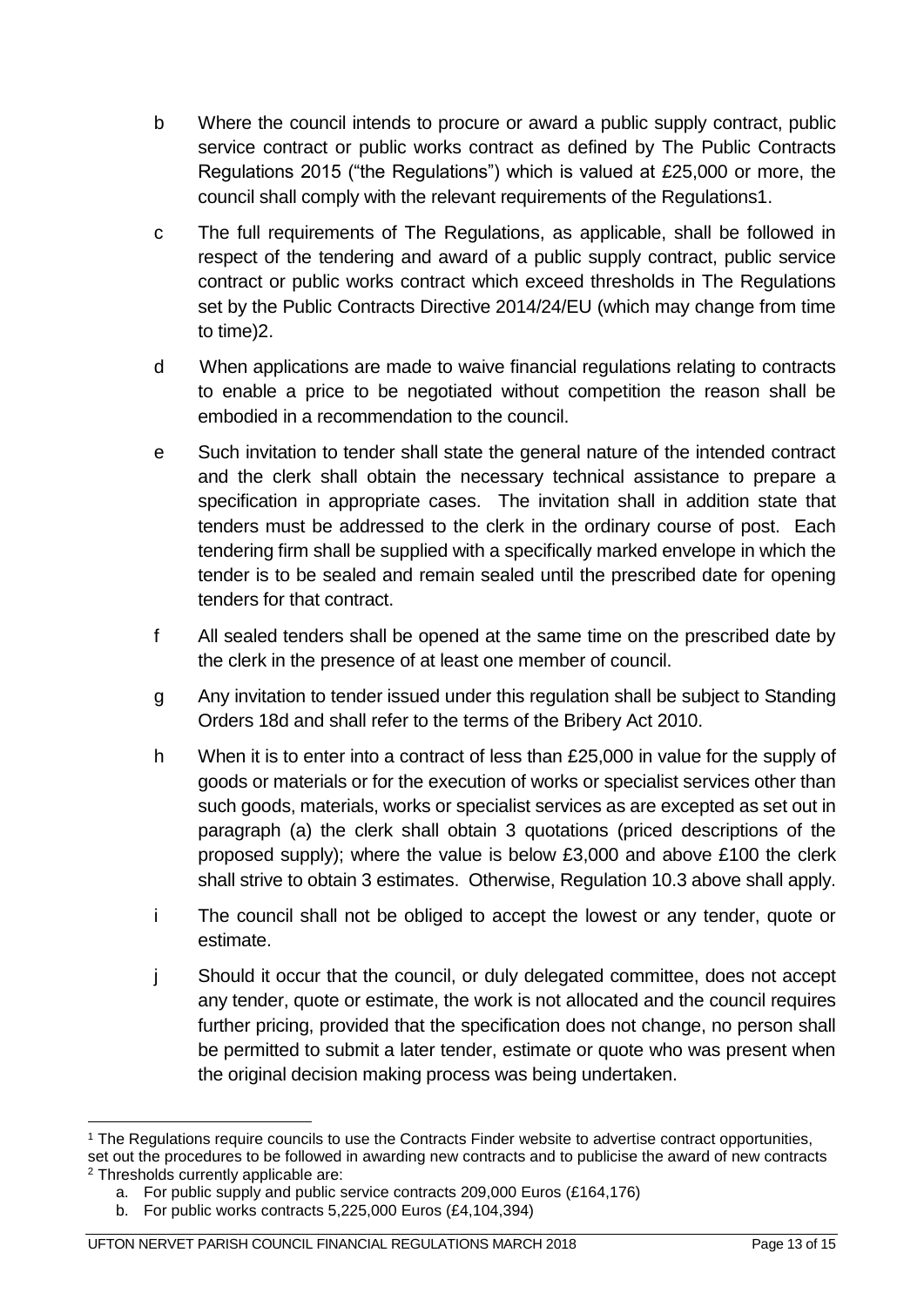## <span id="page-13-0"></span>**12 ASSETS, PROPERTIES AND ESTATES**

- 12.1 The clerk shall make appropriate arrangements for the custody of all title deeds and Land Registry Certificates of properties held by the council. The clerk shall ensure a record is maintained of all properties held by the council, recording the location, extent, plan, reference, purchase details, nature of the interest, tenancies granted, rents payable and purpose for which held in accordance with Accounts and Audit Regulations.
- 12.2 No tangible moveable property shall be purchased or otherwise acquired, sold, leased or otherwise disposed of, without the authority of the council, together with any other consents required by law, save where the estimated value of any one item of tangible movable property does not exceed £250.
- 12.3 No real property (interests in land) shall be sold, leased or otherwise disposed of without the authority of the council, together with any other consents required by law. In each case a report in writing shall be provided to council in respect of valuation and surveyed condition of the property (including matters such as planning permissions and covenants) together with a proper business case (including an adequate level of consultation with the electorate).
- 12.4 No real property (interests in land) shall be purchased or acquired without the authority of the full council. In each case a report in writing shall be provided to council in respect of valuation and surveyed condition of the property (including matters such as planning permissions and covenants) together with a proper business case (including an adequate level of consultation with the electorate).
- 12.5 Subject only to the limit set in Regulation 14.2 above, no tangible moveable property shall be purchased or acquired without the authority of the full council. In each case a report in writing shall be provided to council with a full business case.
- 12.6 The clerk shall ensure that an appropriate and accurate Register of Assets and Investments is kept up to date. The continued existence of tangible assets shown in the Register shall be verified at least annually, possibly in conjunction with a health and safety inspection of assets.

#### <span id="page-13-1"></span>**13 INSURANCE**

- 13.1 Following the annual risk assessment (per Regulation 14), the clerk shall effect all insurances and negotiate all claims on the council's insurers.
- 13.2 The clerk shall keep a record of all insurances effected by the council and the property and risks covered thereby and annually review it.
- 13.3 The clerk shall be notified of any loss liability or damage or of any event likely to lead to a claim, and shall report these to council at the next available meeting.
- 13.4 All appropriate members and employees of the council shall be included in a suitable form of security or fidelity guarantee insurance which shall cover the maximum risk exposure as determined annually by the council, or duly delegated committee.